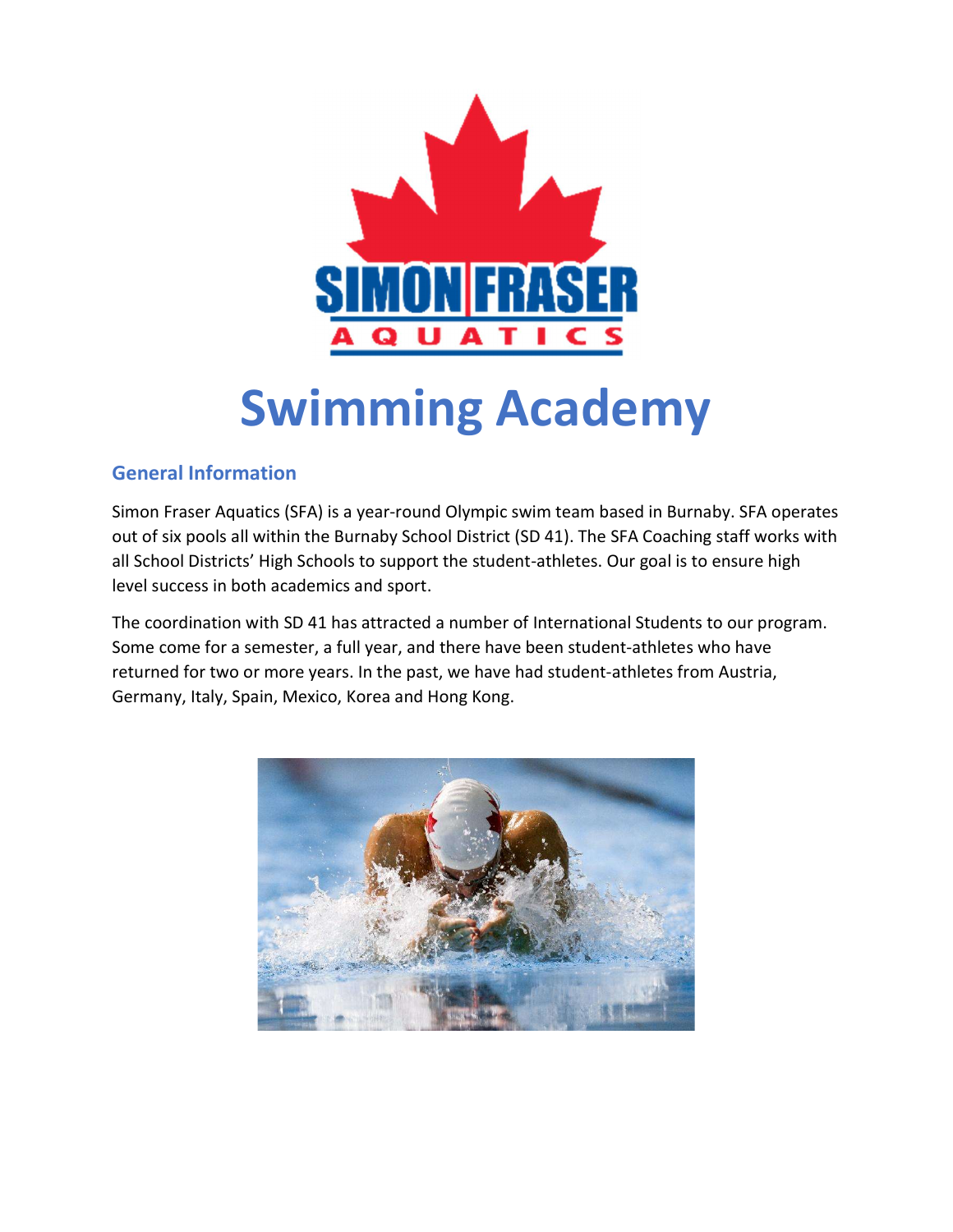

## **Staff**

The SFA Head Coach is Ryan Skomorowski. Coach Ryan has over 20 years of coaching experience at all levels of swimming. Coach Ryan also runs Catalyst Aquatics, a high performance swim lab complete with underwater cameras and extensive technology to provide feedback for swimmers from beginners to national level athletes.

Coach Ryan believes that high performance swimming can only be achieved with heavy attention to stroke correction mixed with a complete program. He is assisted at SFA by Strength and Conditioning expert Sean Nugent, Assistant Swim Coach Rossini Francisco and the Collegiate and Pro group Head Coach Liam Donnelly.

## Program Goals

The objectives of SFA Swimming Academy program are:

- To provide an environment that contributes to Academic and Athletic success.
- Continual athletic long-term improvement and success.

We are a small program with a supportive "family" environment. Participants who are fully engaged in the program are warmly welcomed.

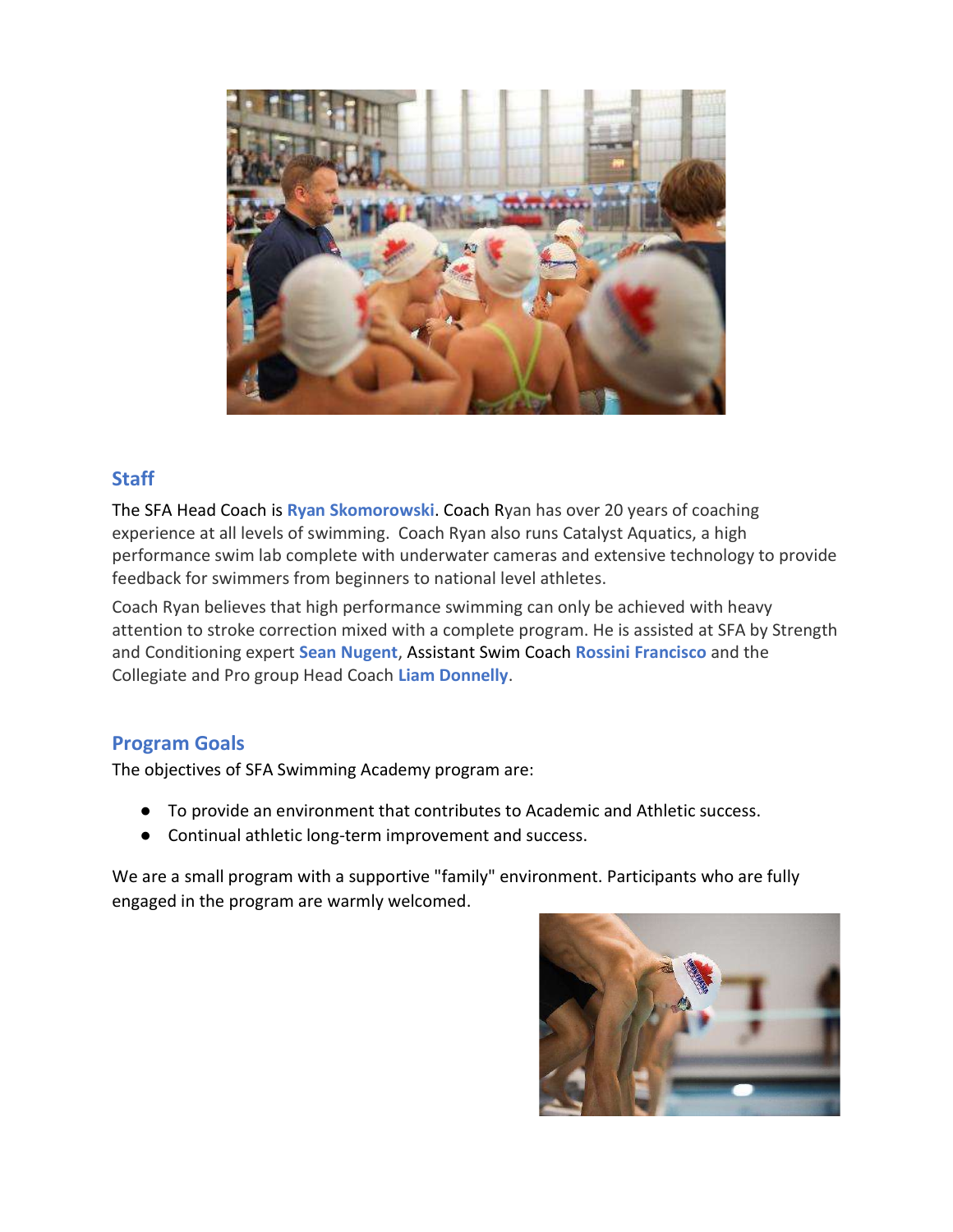## Swimming & School Schedule

The Student-Athletes have a blended academic and swimming schedule.

The typical weekly swimming schedule is:

| Monday    | 7:15am - 9:30 am | 1:45pm - 4:00 pm |
|-----------|------------------|------------------|
| Tuesday   | 7:15am - 9:30 am | 1:45pm - 4:00 pm |
| Wednesday | 7:15am - 9:30 am | 1:45pm - 4:00 pm |
| Thursday  | 7:15am - 9:30 am | 1:45pm - 4:00 pm |
| Friday    | 7:15am - 9:30 am | 1:45pm - 4:00 pm |
| Saturday  |                  | 7:15pm - 9:30 pm |
| Sunday    | To be announced  |                  |

The above times are pool training sessions. It is not common for a swimmer to swim all 12 available sessions. The coach and student build a schedule based on their individual circumstances, training background and school schedule.Most swimmers train between 7 to 9 weekly water training sessions.

Additionally, the athletes are scheduled for 1 hour strength and conditioning sessions, three times a week with S&C Coach Sean Nugent.

Burnaby high schools are located with convenient and easy access to all our training facilities.

#### Fees

Please note that the fees for the swimming program are separate from the fees from the school as each of these organizations run independently.

Head Coach Ryan will determine the swimmers' appropriate level of Swim programming.

The cost for a full year inclusive of training, facility access, coaching services, strength training, local competitions, team uniform, and all registration and insurance fees is CDN \$ 6854 (\$) 3325/semester).

For those who qualify at our second level of high school programming. The cost for a full year inclusive of training, facility access, coaching services, strength training, local competitions, team uniform, and all registration and insurance fees is CDN \$5650 (\$2825/semester).

## Additional Expenses

Additional expenses will include the cost of travel plus the purchase of any additional training equipment or optional additional team gear.